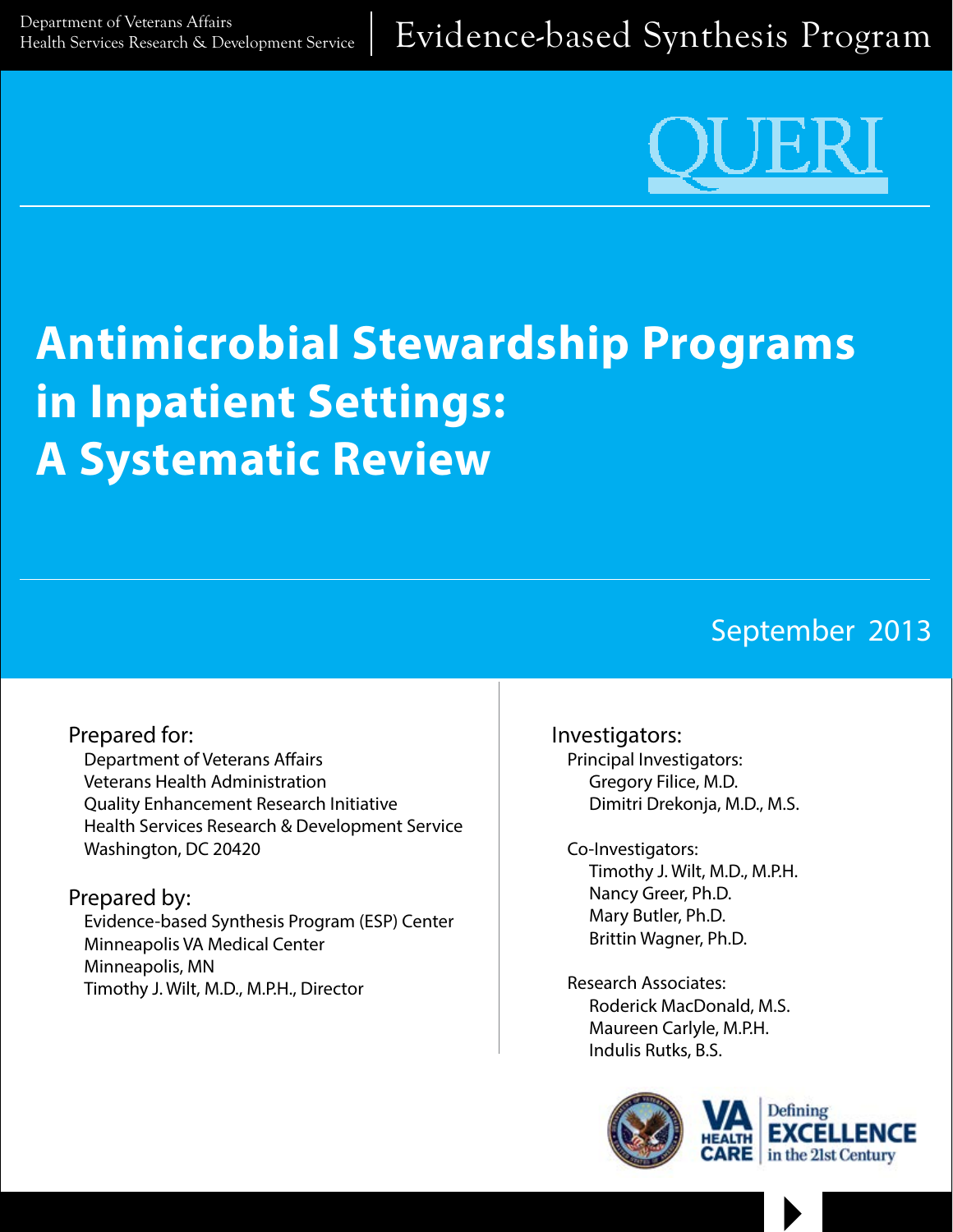# **PREFACE**

Quality Enhancement Research Initiative's (QUERI) Evidence-based Synthesis Program (ESP) was established to provide timely and accurate syntheses of targeted healthcare topics of particular importance to Veterans Affairs (VA) managers and policymakers, as they work to improve the health and healthcare of Veterans. The ESP disseminates these reports throughout VA.

QUERI provides funding for four ESP Centers and each Center has an active VA affiliation. The ESP Centers generate evidence syntheses on important clinical practice topics, and these reports help:

- develop clinical policies informed by evidence,
- guide the implementation of effective services to improve patient outcomes and to support VA clinical practice guidelines and performance measures, and
- set the direction for future research to address gaps in clinical knowledge.

In 2009, the ESP Coordinating Center was created to expand the capacity of QUERI Central Office and the four ESP sites by developing and maintaining program processes. In addition, the Center established a Steering Committee comprised of QUERI field-based investigators, VA Patient Care Services, Office of Quality and Performance, and Veterans Integrated Service Networks (VISN) Clinical Management Officers. The Steering Committee provides program oversight, guides strategic planning, coordinates dissemination activities, and develops collaborations with VA leadership to identify new ESP topics of importance to Veterans and the VA healthcare system.

Comments on this evidence report are welcome and can be sent to Nicole Floyd, ESP Coordinating Center Program Manager, a[t nicole.floyd@va.gov.](mailto:nicole.floyd@va.gov)

**Recommended citation:** Filice G, Drekonja D, Greer N, Butler M, Wagner B, MacDonald R, Carlyle M, Rutks I, Wilt T. Antimicrobial Stewardship Programs in Inpatient Settings: A Systematic Review. VA-ESP Project #09-009; 2013.

This report is based on research conducted by the Evidence-based Synthesis Program (ESP) Center located at the Minneapolis VA Medical Center, Minneapolis, MN funded by the Department of Veterans Affairs, Veterans Health Administration, Office of Research and Development, Quality Enhancement Research Initiative. The findings and conclusions in this document are those of the author(s) who are responsible for its contents; the findings and conclusions do not necessarily represent the views of the Department of Veterans Affairs or the United States government. Therefore, no statement in this article should be construed as an official position of the Department of Veterans Affairs. No investigators have any affiliations or financial involvement (e.g., employment, consultancies, honoraria, stock ownership or options, expert testimony, grants or patents received or pending, or royalties) that conflict with material presented in the report.



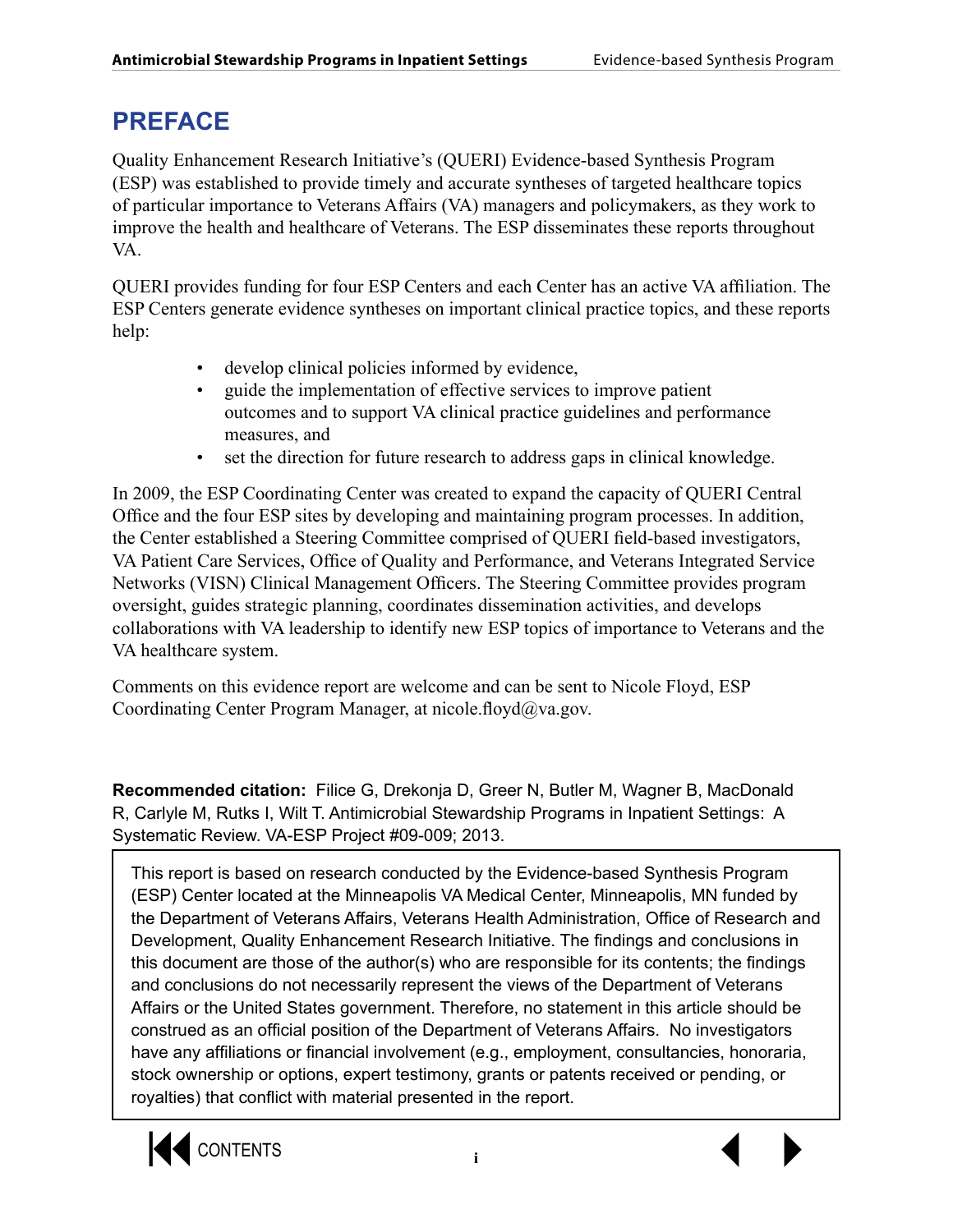# **EXECUTIVE SUMMARY**

# **BACKGROUND**

It is estimated that in 2009, more than 3 million kilograms of antimicrobials were administered to human patients in the United States. While the life-saving benefits of antimicrobials are indisputable, the consequences of use and misuse must also be considered. Major concerns related to the use of antimicrobials are increasing resistance, higher incidence of *Clostridium difficile (C. difficile)* infection (CDI) and increased healthcare costs (including costs related to adverse events associated with antimicrobial use).

While much of the discussion focuses on overuse, there is also evidence of adverse outcomes associated with inadequate antimicrobial therapy. Antimicrobial stewardship programs (ASPs) are a focused effort by a health care system, a hospital, or a portion of a hospital (e.g., an intensive care unit) to *optimize* the use of antimicrobial agents. The goals of an ASP are to improve patient outcomes, reduce adverse consequences, reduce or prevent an increase in antimicrobial resistance, and deliver cost-effective therapy. The emphasis is on appropriate selection, dosing, route, and duration of antimicrobial therapy.

The purpose of this review is to synthesize the evidence about the effectiveness of antimicrobial stewardship programs implemented in hospital settings. We focus on ASPs including one or more of the following components: prospective audit and feedback, formulary restriction, preauthorization of prescriptions, guidelines for prescribing and/or modifying therapy, computerized decision support, or laboratory testing. The topic was nominated by Matthew Goetz, MD, Chief, Infectious Diseases, VA Greater Los Angeles Healthcare System, on behalf of the VA Antimicrobial Stewardship Task Force, and is intended to provide a summary of the evidence on inpatient antimicrobial stewardship programs to guide clinical practice and policy within the Veterans Healthcare System. We developed the following key questions with input from a technical expert panel.

**Key Question #1.** What is the effectiveness of inpatient antimicrobial stewardship programs on the following:

- a. Primary Outcome: Patient centered outcomes (30 day readmission, mortality, *Clostridium difficile* infection, length of stay, adverse effects)
- b. Secondary Outcomes: 1) Antimicrobial prescribing (timing, use, selection, dose, route, duration); 2) Microbial outcomes (institutional resistance, resistance in study population); 3) Costs (healthcare, program, opportunity, drug)?

**Key Question #2.** What are the key intervention components associated with effective inpatient antimicrobial stewardship (e.g., persuasive, restrictive, structural, or combination intervention; personnel mix; level of support)?

**Key Question #3.** Does effectiveness vary by: a) hospital setting (rural, urban, academic, VA, non-VA); or b) suspected patient condition?

**Key Question #4.** What are the harms of inpatient antimicrobial stewardship programs?



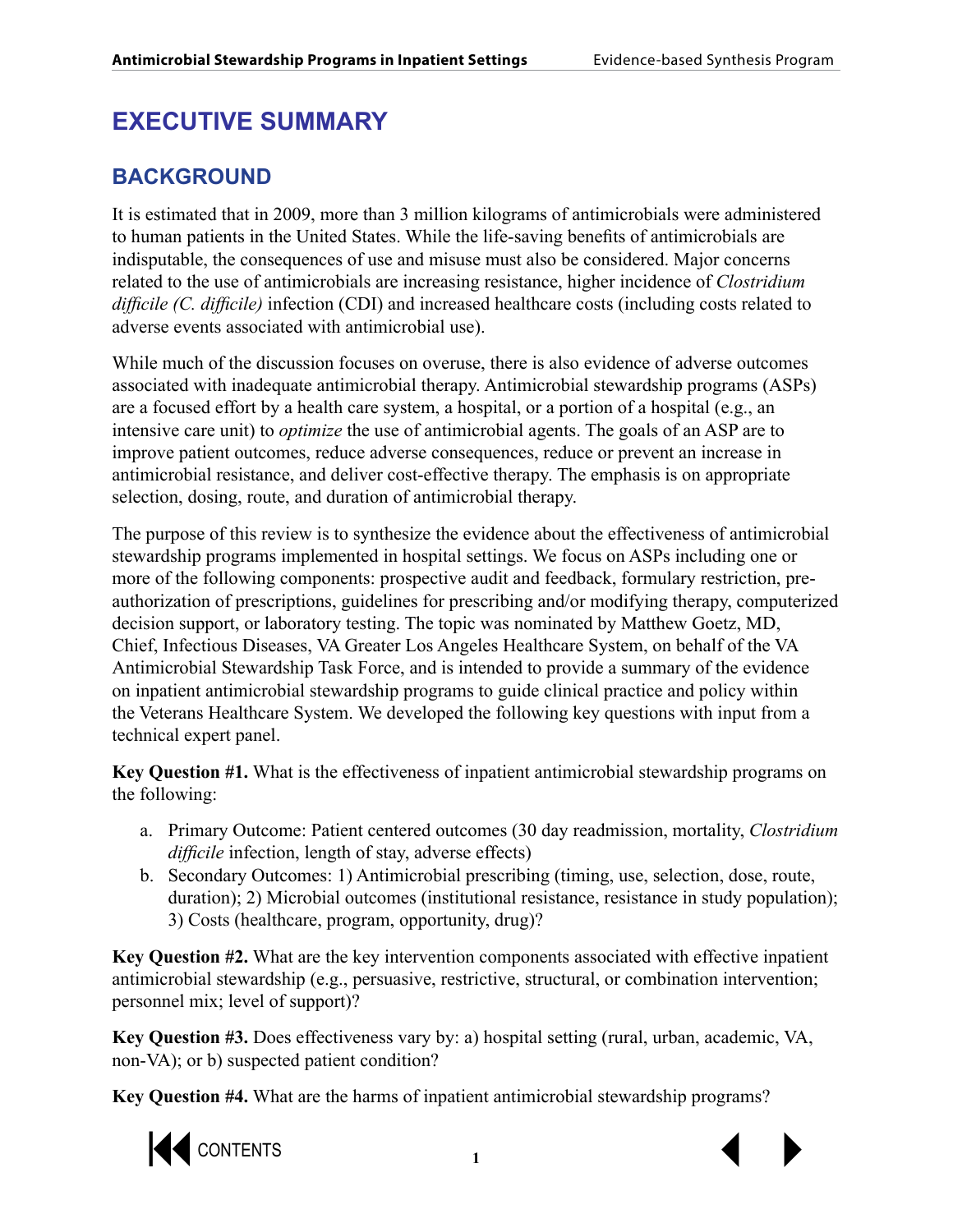**Key Question #5.** Within the included studies, what are the barriers to implementation, sustainability, and scalability of inpatient antimicrobial stewardship programs?

# **METHODS**

An exploratory search identified a 2005 Cochrane review that partially addressed the key questions but was no longer current (search dates 1980 to 2003). We used a search strategy similar to that of the Cochrane review to search MEDLINE (Ovid) through June 2013. We limited the search to studies published from 2000 to the present, in English language, and enrolling human subjects. The full search strategy is presented in Appendix A. Additional citations were identified from systematic reviews, reference lists of retrieved articles, and suggestions made by our technical expert panel members.

#### **Study Selection**

Titles, abstracts, and articles were reviewed by investigators and research associates trained in the critical analysis of literature. Full text versions of potentially eligible articles were retrieved for review. We excluded studies done in settings or enrolling patient populations not relevant to the United States; studies not involving an intervention or not involving an intervention of interest (e.g., studies of interventions involving only education were excluded); studies describing an intervention with no assessment of the effects of the intervention; studies not reporting either patient outcomes, prescribing outcomes, microbial outcomes, costs, or harms; studies of antimicrobials for medical or surgical prophylaxis; studies of patients with viral or fungal infection, or tuberculosis; and studies other than randomized controlled trials (RCTs), controlled clinical trials (CCTs), controlled before/after trials (CBAs), or interrupted times series (ITS) with at least three data points before and after implementation of the intervention.

An updated version of the 2005 Cochrane review was released in April 2013 and included studies published through 2009. To avoid duplication, we included in our review only studies meeting the eligibility criteria described above and not included in the most recent version of the Cochrane review.

#### **Data Abstraction**

From studies identified as eligible after full-text review, we extracted study characteristics, patient outcomes, prescribing outcomes, microbial outcomes, costs, and harms. We also extracted information on barriers to implementation, sustainability and scalability.

#### **Quality Assessment**

We assessed the risk of bias of individual studies using the criteria developed for use in Cochrane Effective Practice and Organization of Care (EPOC) reviews (Appendix B). A study was rated as low risk of bias if each of the individual criteria were scored as low risk, medium risk of bias if one or two criteria were scored as unclear or high risk, and high risk of bias if more than two criteria were scored as unclear or high risk.



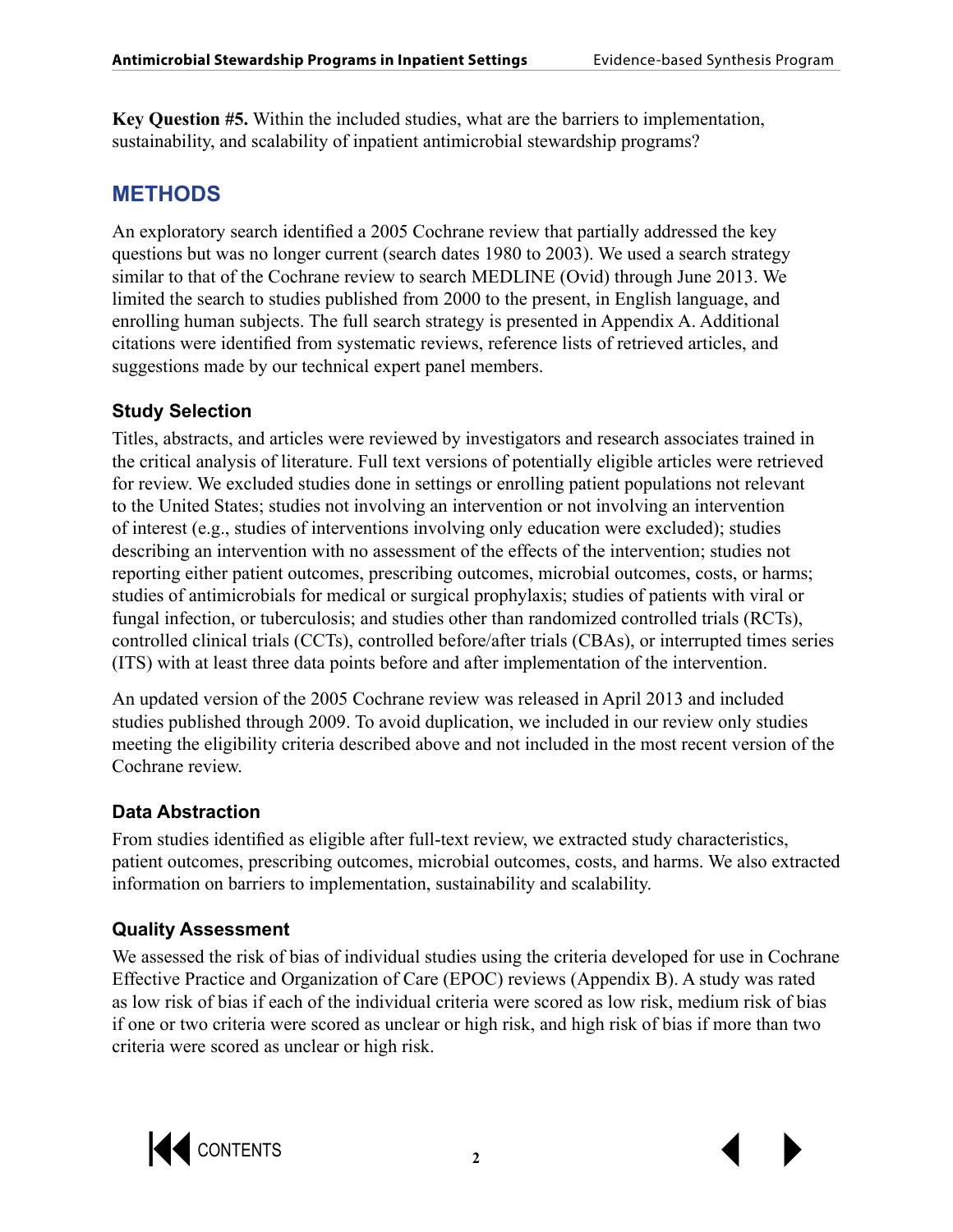### **Data Synthesis**

We constructed evidence tables showing the study characteristics and results for all included studies, organized by intervention category. We created forest plots for outcomes with sufficient data to calculate risk ratios. Due to heterogeneity of interventions, study designs, patient populations, and outcomes reporting among studies for each intervention, we were not able to pool results. We compiled a summary of findings and drew conclusions based on qualitative synthesis of the findings.

# **Rating the Body of Evidence**

We rated overall strength of evidence for our patient outcomes for each intervention category using methods developed by Agency for Healthcare Research and Quality (AHRQ) and the Effective Health Care Program. The strength of the evidence was evaluated based on four domains: 1) risk of bias, 2) consistency, 3) directness, and 4) precision.

# **Peer Review**

A draft version of this report was reviewed by technical experts as well as clinical leadership. Reviewer comments (Appendix C) were addressed and our responses were incorporated in the final report.

# **RESULTS**

We reviewed 6,334 titles and abstracts from the electronic literature search. After applying inclusion/exclusion criteria at the abstract level, 5,775 references were excluded. We retrieved 559 full-text articles for further review and another 539 references were excluded. An additional 15 references were identified from reference lists of recent relevant systematic reviews or were suggested by peer reviewers for a total of 35 included studies. Nine were RCTs (including cluster randomized trials), four were CCTs, two were CBAs, and twenty were ITS studies. We also summarized three systematic reviews relevant to this topic.

We categorized studies initially by primary intervention including 14 studies of audit and feedback programs, 5 studies of formulary restriction and preauthorization programs, 4 studies of guideline implementation with feedback, 4 studies of guideline implementation with no feedback, 4 studies of computerized decision support, and 4 studies of protocol or policy implementation. Within each intervention category, we further described interventions as intended to alter antimicrobial timing, drug selection, tailoring, or route of delivery (31 studies) or intended to decrease unnecessary or excessive prescribing (4 studies).

Most studies were conducted at university affiliated or teaching hospitals. Four studies were performed at community hospitals, three at mixed sites, and two did not specify the hospital type. One study analyzed data from administrative care databases for a Canadian province. We also looked at the site of the intervention with 8 studies conducted in intensive care units (ICUs), 7 studies conducted in medical wards, 12 studies conducted in multiple sites (medical, surgical, ICU), and 1 study in acute care. Seven studies did not report the site.

Seven studies focused on treatment of respiratory illness, 26 included patients with any type of infection, and 1 study included only bloodstream infections. One study did not report infection site.



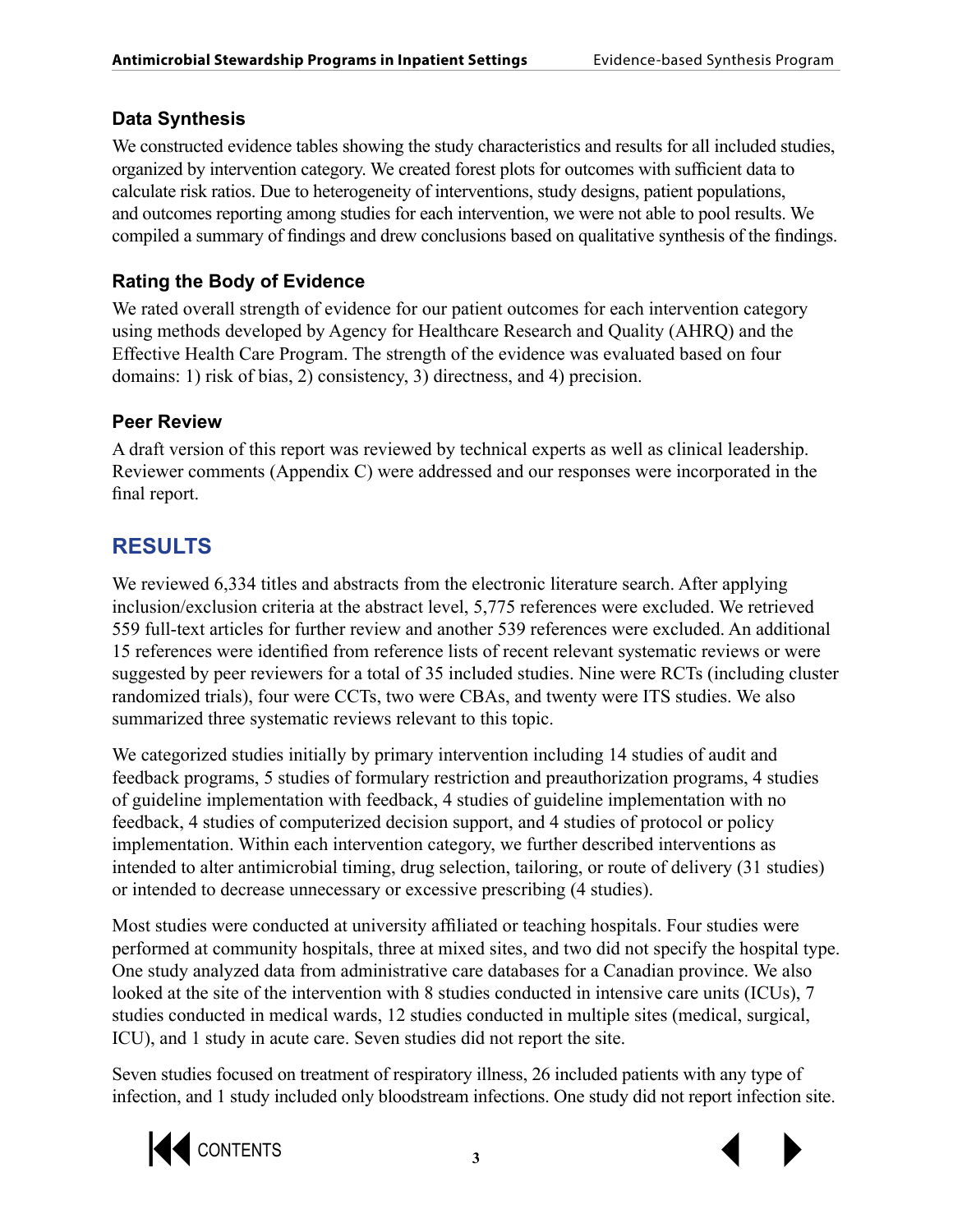We also identified two recent systematic reviews and two trials published after those reviews that focused on use of procalcitonin monitoring to guide antimicrobial therapy. All of the individual trials of procalcitonin monitoring that were identified in our original literature search were included in the systematic reviews so we summarized the findings from the existing reviews.

#### **Key Question #1. What is the effectiveness of inpatient antimicrobial stewardship programs on the following:**

- **a. Primary Outcome: Patient centered outcomes (30 day readmission, mortality,** *Clostridium difficile* **infection, length of stay, adverse effects)**
- **b. Secondary Outcomes: 1) Antimicrobial prescribing (timing, use, selection, dose, route, duration); 2) Microbial outcomes (institutional resistance, resistance in study population); 3) Costs (healthcare, program, opportunity, drug)?**

# *Findings from an Existing Systematic Review*

The recently updated high quality Cochrane systematic review of 89 studies identified through 2009 (25 RCTs, 3 CCTs, 5 CBAs, and 56 ITS studies) assessed this question focusing mainly on prescribing outcomes. The 56 ITS studies were not included in meta-analyses for outcomes of readmission, mortality, or length of stay due to anticipated high study design heterogeneity versus the RCTs, CCTs and CBAs. Despite the large number of studies included, most did not report on all outcomes (e.g., only 13 of 25 RCTs reported on mortality and only 5 reported on hospital readmissions) or the exact outcome within each category may have varied (e.g., the antimicrobial prescribing outcome could include changes in decision to initiate or stop dose or route of antimicrobial; readmissions were reported as "all-cause" in 1 study and "infection related" in 4 others). The review authors did not state how they identified the single outcome selected from each study for analysis but our independent review suggests that only the primary outcome, identified by the original study author, was included. There was no verification or explanation of whether results would be consistent if the review authors included other outcomes within a category (i.e., clinical, prescribing, microbial, costs). Therefore, summary results for outcomes are based on findings from few studies often in different settings and with variable interventions.

# **Primary Outcomes**

Interventions to increase effective prescribing in patients with any infection had no effect on mortality (k=3) whereas interventions to increase guideline compliance in patients with community acquired pneumonia (k=4) were associated with reduced mortality. Interventions to decrease excessive prescribing had no effect on mortality  $(k=11)$  or length of stay  $(k=6)$  and were associated with increased hospital readmissions (k=5 with 1 study reporting all-cause readmission and 4 studies reporting infection-related readmission). Five ITS studies (4 with restrictive interventions, 1 with a persuasive intervention) reported on CDI with a median effect of 68.0% reduction in infection.

# **Secondary Outcomes**

Persuasive ( $k=44$ ) and restrictive ( $k=25$ ) interventions were associated with improved prescribing outcomes based on median outcome effect sizes (i.e., the percent subjects with an



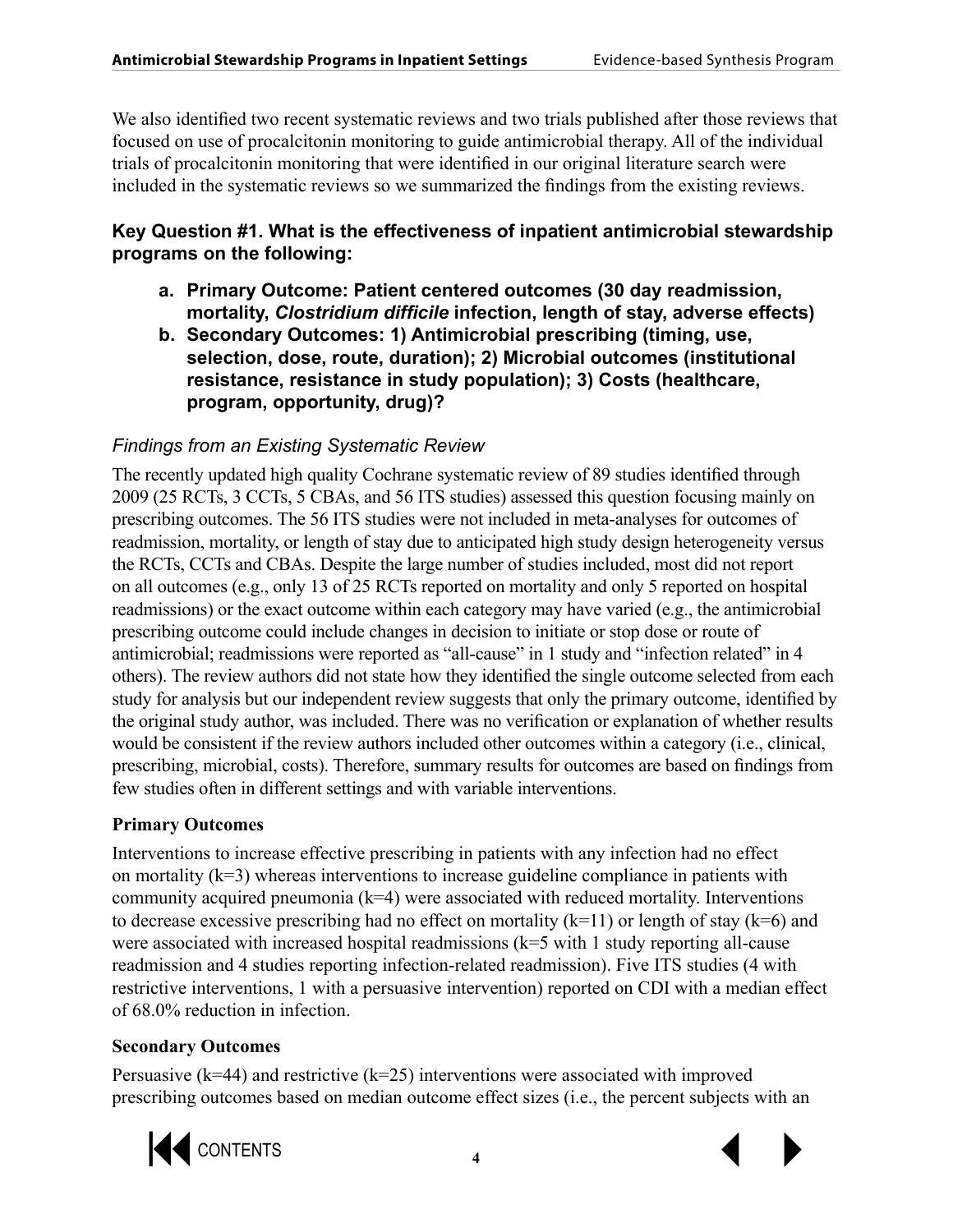improvement or change in the antimicrobial selection, dose, route, or duration versus control). In addition, interventions were typically associated with effect size changes in microbial outcomes in the direction of the intended effect. Meta-regression analyses comparing prescribing  $(k=38)$ and microbial  $(k=14)$  outcomes from studies that were purely persuasive or purely restrictive showed some evidence of a short-term improvement with restrictive interventions that was not sustained. The outcome measures used to assess effectiveness varied across studies. Multifaceted interventions were common but not necessarily more effective than simpler interventions.

Intervention costs and financial savings were reported in 10 studies including 2 studies of prophylactic antimicrobials. In eight of the studies, savings were greater than costs.

#### **Studies at VA Hospitals**

The review included 9 studies conducted at VA hospitals and published between 1985 and 2006. Reduced incidence of CDI associated with the stewardship intervention was reported (2 studies). Findings for prescribing and microbial outcomes were mixed. Few clinical outcomes were reported.

#### *Findings from Recent Evidence*

The existing systematic review reported mixed results for clinical outcomes and overall improvement in prescribing and microbial outcomes. We focused our review on studies published after 2000 and not included in the prior systematic review or published after the 2009 search date of that review. We summarize findings (Executive Summary Tables 1a and 1b) and report strength of evidence for clinical outcomes (Executive Summary Table 2) according to type of antimicrobial stewardship intervention. Due to small numbers of studies of an intervention reporting each outcome, inconsistency across studies, and overall medium to high risk of bias in included studies, the strength of evidence for all clinical outcomes was rated as low.

#### **Audit and Feedback (k=14)**

Among the fourteen studies assessing audit and feedback as the primary stewardship strategy, we found substantial differences in study design, location, and population. Only three were randomized, controlled trials, and the studies were dispersed geographically including Europe, the United Kingdom, Asia, and North and South America.

There were substantial threats to validity, including the possibility of secular trends, contamination within study sites, opportunities for bias in assessment, and the potential for unmeasured or unreported changes in use of antimicrobials not targeted by the interventions.

Few studies reported significant differences in patient-related outcomes, although those that did reported differences that favored the intervention. However, several studies demonstrated reduced antimicrobial use associated with the intervention, whether they targeted specific antimicrobials, or all antimicrobials. In one study usage of the targeted antimicrobials decreased, but overall use was not significantly changed.

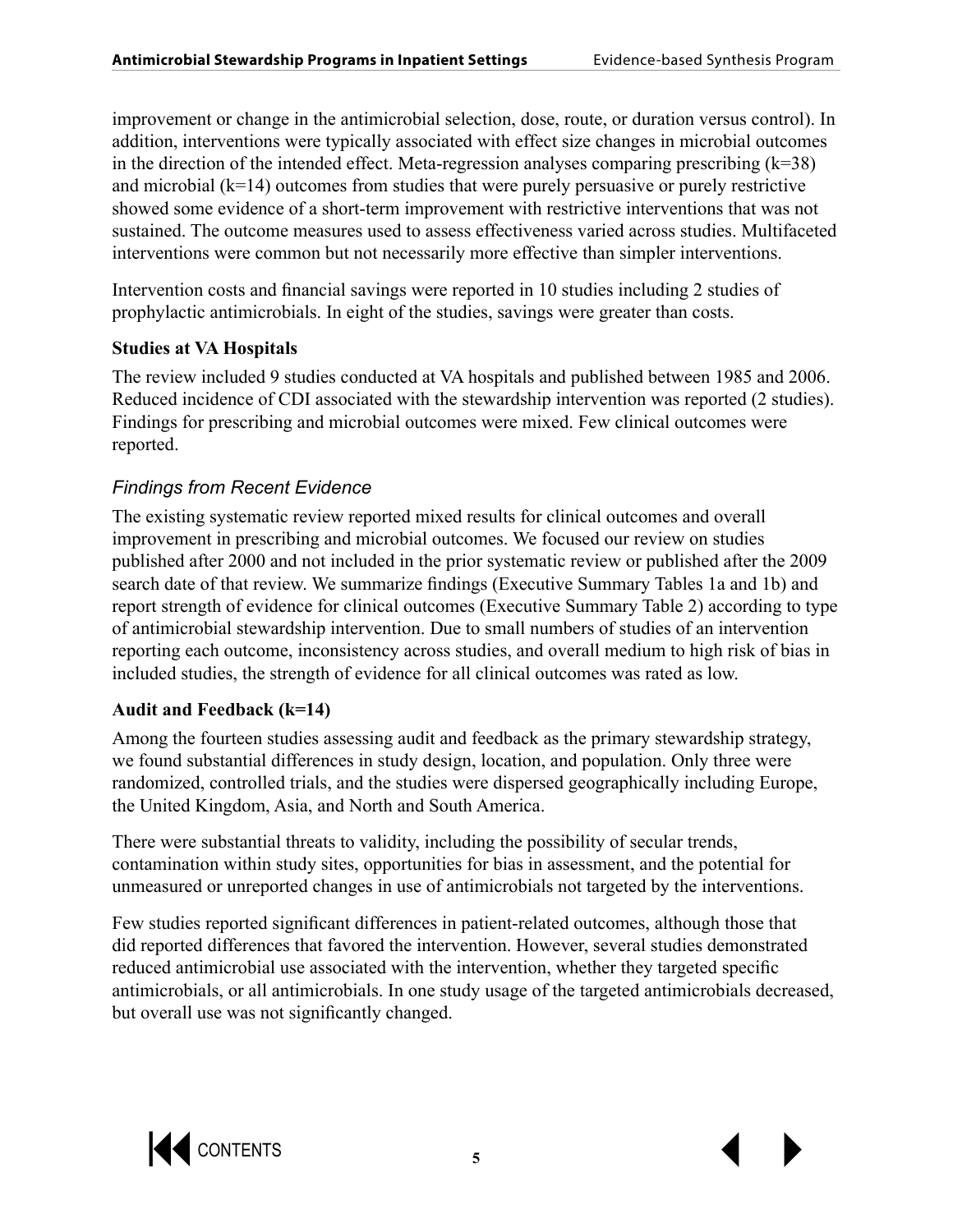| <b>ASP Intervention</b><br>(# studies)                                        | <b>Mortality</b>                           | <b>Length of Stay</b>                      | <b>Readmission</b>               | <b>CDI</b>                     | <b>Summary</b>                                                                                                                                                 |
|-------------------------------------------------------------------------------|--------------------------------------------|--------------------------------------------|----------------------------------|--------------------------------|----------------------------------------------------------------------------------------------------------------------------------------------------------------|
| <b>Prospective Audit and</b><br>Feedback<br>$(3$ RCT, 2 CCT,<br>1 CBA, 8 ITS) | + 1 study<br>$\approx$ 9 studies           | $\approx$ 9 studies                        | + 1 study<br>$\approx$ 2 studies | p=NR, 1 study                  | Audit and feedback showed no<br>association with clinical outcomes.                                                                                            |
| <b>Formulary Restriction</b><br>and Preauthorization<br>(1 RCT, 4 ITS)        | $\approx$ 3 studies                        | $\approx$ 2 studies                        | NR.                              | + 1 study                      | Mortality and length of stay were<br>unchanged with formulary restriction and<br>preauthorization. CDI was decreased.                                          |
| Guidelines with<br><b>Feedback</b><br>$(2$ RCT, 2 ITS)                        | $\approx$ 3 studies                        | $\approx$ 3 studies                        | <b>NR</b>                        | + 2 studies                    | Mortality and length of stay were<br>unchanged. CDI was decreased in two<br>studies following guidelines with feedback<br>intervention.                        |
| <b>Guidelines without</b><br>Feedback<br>(1 CCT, 1 CBA, 2 ITS)                | + 1 study<br>$\approx$ 1study<br>- 1 study | + 1 study<br>$\approx$ 1study<br>- 1 study | $\approx$ 1 study                | <b>NR</b>                      | Inconsistent findings from 3 studies of<br>guidelines implemented without feedback<br>assessing mortality or length of stay. No<br>difference in readmissions. |
| <b>Computerized</b><br><b>Decision Support</b><br>(1 RCT, 1 CCT, 2 ITS)       | $\approx$ 3 studies                        | + 1 study<br>$\approx$ 2 studies           | $\approx$ 1 study                | + 1 study<br>$\approx$ 1 study | No differences in mortality or<br>readmissions with computerized decision<br>support versus controls. Mixed results for<br>length of stay and CDI.             |
| <b>Protocols</b><br>$(2$ RCT, $2$ ITS)                                        | + 1 study<br>$\approx$ 2 studies           | + 2 studies<br>$\approx$ 1 study           | $\approx$ 1 study                | <b>NR</b>                      | For protocols, results were mixed for<br>mortality and length of stay. No difference<br>in readmissions.                                                       |

**Executive Summary Table 1a. Overview of Clinical Outcomes – Antimicrobial Stewardship Interventions for Inpatients** 

ASP = antimicrobial stewardship; NR = not reported; CDI = incidence of *C. difficile* infection

CBA = controlled before and after; CCT = controlled clinical trial; ITS = interrupted time series; RCT = randomized controlled trial

**+ indicates statistically significant difference favoring antimicrobial stewardship intervention**

**≈ indicates no statistically significant difference between antimicrobial stewardship intervention and control**

**- indicates statistically significant difference favoring control**

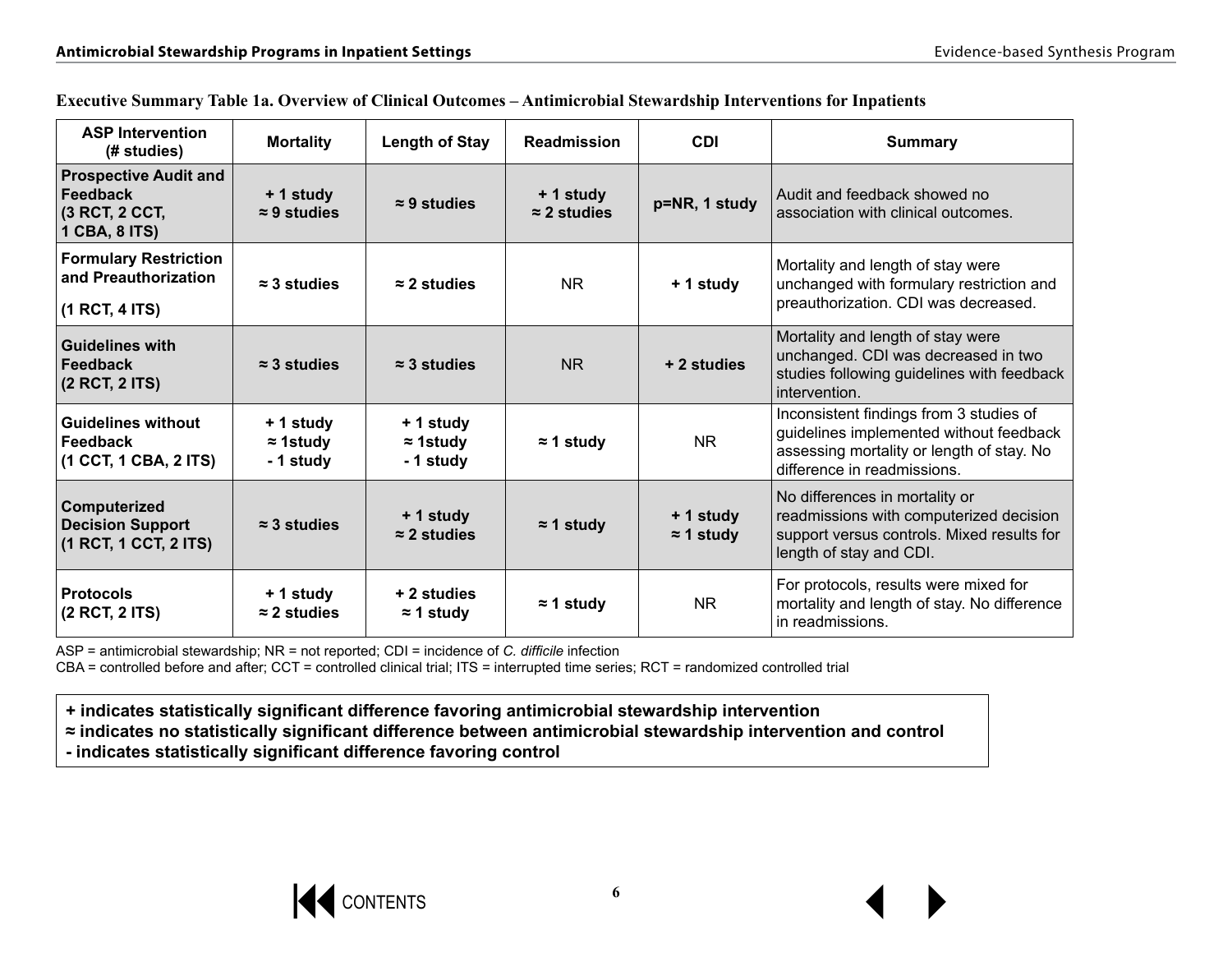| <b>ASP Intervention</b><br>(# studies)                                      | <b>Use</b>                                                                                | <b>Selection</b>               | <b>Timing</b>     | <b>Duration</b>                | <b>Summary</b>                                                                                                                                                                                          |
|-----------------------------------------------------------------------------|-------------------------------------------------------------------------------------------|--------------------------------|-------------------|--------------------------------|---------------------------------------------------------------------------------------------------------------------------------------------------------------------------------------------------------|
| <b>Prospective Audit and</b><br>Feedback<br>(3 RCT, 2 CCT,<br>1 CBA, 8 ITS) | Decreased:<br>+ 8 studies<br><b>Appropriate:</b><br>+ 1 study<br>$\approx$ 1 study        | + 1 study<br>$\approx$ 1 study | <b>NR</b>         | +5 studies                     | Prospective audit and feedback showed<br>improvement in prescribing outcomes                                                                                                                            |
| <b>Formulary Restriction</b><br>and Preauthorization<br>(1 RCT, 4 ITS)      | Decreased:<br>+4 studies                                                                  | <b>NR</b>                      | NR.               | + 1 study                      | Formulary restriction and preauthorization<br>were associated with improvement in<br>prescribing outcomes.                                                                                              |
| <b>Guidelines with</b><br>Feedback<br>(2 RCT, 2 ITS)                        | Decreased:<br>+ 1 study<br>Compliant/<br>appropriate:<br>+ 2 studies                      | $\approx$ 1 study              | + 1 study         | $\approx$ 2 studies            | Mixed results were observed for<br>prescribing outcomes with some studies<br>reporting improvements in adherence to<br>guideline recommended treatments and<br>appropriate early initiation of therapy. |
| <b>Guidelines without</b><br>Feedback<br>(1 CCT, 1 CBA, 2 ITS)              | Decreased:<br>+ 1 study<br>Compliant/<br>appropriate:<br>+ 2 studies<br>$\approx$ 1 study | <b>NR</b>                      | - 1 study         | + 1 study<br>$\approx$ 1 study | Improvement in prescribing use but<br>not timing or duration with guidelines<br>implemented without feedback.                                                                                           |
| Computerized<br><b>Decision Support</b><br>(1 RCT, 1 CCT, 2 ITS)            | Decreased:<br>+ 1 study<br>$\approx$ 1 study                                              | <b>NR</b>                      | <b>NR</b>         | N <sub>R</sub>                 | Two studies reported mixed results for<br>antimicrobial use with computerized<br>decision support.                                                                                                      |
| <b>Protocols</b><br>$(2$ RCT, $2$ ITS)                                      | Appropriate:<br>$\approx$ 1 study                                                         | <b>NR</b>                      | $\approx$ 1 study | + 2 studies                    | No difference in appropriate use or timing<br>but reduced duration of use in studies of<br>ASP protocols.                                                                                               |

**Executive Summary Table 1b. Overview of Prescribing Outcomes – Antimicrobial Stewardship Interventions for Inpatients** 

ASP = antimicrobial stewardship; NR = not reported;

CBA = controlled before and after; CCT = controlled clinical trial; ITS = interrupted time series; RCT = randomized controlled trial

**+ indicates statistically significant difference favoring antimicrobial stewardship intervention**

**≈ indicates no statistically significant difference between antimicrobial stewardship intervention and control**

**7**

**- indicates statistically significant difference favoring control**

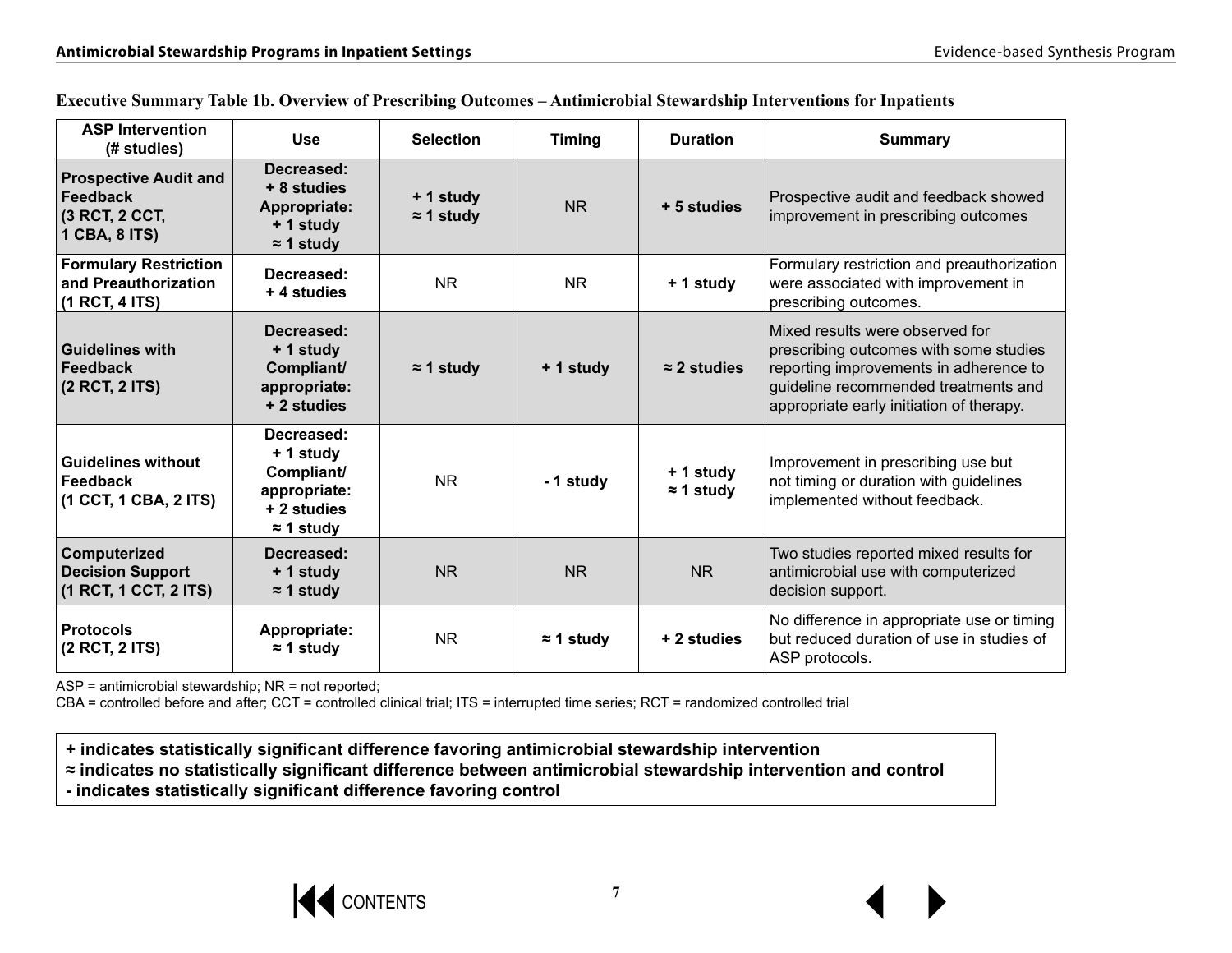| Study, year                          | <b>Study</b><br>design | <b>Purpose of intervention</b>       | <b>Risk of</b><br>bias | <b>Outcome</b>       | Finding versus control or prior to<br>implementation      | Strength of evidence,<br>by outcome |  |
|--------------------------------------|------------------------|--------------------------------------|------------------------|----------------------|-----------------------------------------------------------|-------------------------------------|--|
| A. Audit and Feedback Studies (k=14) |                        |                                      |                        |                      |                                                           |                                     |  |
| Lesprit 2013 <sup>1</sup>            | <b>RCT</b>             | Improve quality of antimicrobial use | <b>Medium</b>          | Mortality            | NS, RR 0.98 [0.64, 1.50]                                  |                                     |  |
| Camins 2009 <sup>2</sup>             | <b>RCT</b>             | Improve appropriateness              | High                   | Mortality            | NS, RR 0.62 [0.30, 1.29]                                  |                                     |  |
| Masia 2008 <sup>3</sup>              | <b>RCT</b>             | Decrease targeted antimicrobials     | <b>Medium</b>          | Mortality            | NS, RR 1.12 [0.75, 1.66]                                  |                                     |  |
| Weiss 2011 <sup>4</sup>              | <b>CCT</b>             | Improve mortality                    | High                   | Mortality            | Reduced, OR 0.48 [0.26, 0.88]                             |                                     |  |
| Manuel 2010 <sup>5</sup>             | CCT                    | Improve appropriateness              | High                   | Mortality            | <b>NS</b>                                                 |                                     |  |
| Elligsen 2012 <sup>6</sup>           | <b>ITS</b>             | Decrease targeted antimicrobials     | Medium                 | Mortality            | NS, 13% pre, 14% post                                     | Low for Mortality                   |  |
| Standiford 20127                     | <b>ITS</b>             | Decrease ineffective/excessive       | High                   | Mortality            | <b>NS</b>                                                 |                                     |  |
| Teo 2012 <sup>8</sup>                | <b>ITS</b>             | Improve appropriateness              | High                   | Mortality            | NS, 0.44 deaths/100 inpatient days<br>(pre and post)      |                                     |  |
| Bornard 2011 <sup>9</sup>            | <b>ITS</b>             | Improve quality of antimicrobial use | High                   | Mortality            | NS, RR 0.84 [0.05, 12.99]                                 |                                     |  |
| Dunn 2011 <sup>10</sup>              | <b>CBA</b>             | Increase switch rate from IV to oral | High                   | Mortality            | <b>NS</b>                                                 |                                     |  |
| Lesprit 2013 <sup>1</sup>            | <b>RCT</b>             | Improve quality of antimicrobial use | Medium                 | Length of stay       | NS, 15 days (median) (both groups)                        |                                     |  |
| Camins 2009 <sup>2</sup>             | <b>RCT</b>             | Improve appropriateness              | High                   | Length of stay       | NS, 7 days intervention, 8 days<br>control (medians)      |                                     |  |
| Masia 2008 <sup>3</sup>              | <b>RCT</b>             | Decrease targeted antimicrobials     | High                   | Length of stay       | NS, 14 days (median), (both groups)                       |                                     |  |
| Weiss 2011 <sup>4</sup>              | <b>CCT</b>             | Improve mortality                    | High                   | Length of stay (ICU) | NS, 4 days intervention, 5 days<br>control, p=0.07        | Low for Length of Stay              |  |
| Manuel 2010 <sup>5</sup>             | CCT                    | Improve appropriateness              | High                   | Length of stay       | <b>NS</b>                                                 |                                     |  |
| Elligsen 2012 <sup>6</sup>           | <b>ITS</b>             | Decrease targeted antimicrobials     | Medium                 | Length of stay       | NS, 6.9 days (pre and post)                               |                                     |  |
| Standiford 20127                     | <b>ITS</b>             | Decrease ineffective/excessive       | High                   | Length of stay       | <b>NS</b>                                                 |                                     |  |
| Bornard 2011 <sup>9</sup>            | <b>ITS</b>             | Improve quality of antimicrobial use | High                   | Length of stay       | NS, 18 days pre, 19 days post                             |                                     |  |
| Dunn 2011 <sup>10</sup>              | <b>CBA</b>             | Increase switch rate from IV to oral | High                   | Length of stay       | <b>NS</b>                                                 |                                     |  |
| Lesprit 2013 <sup>1</sup>            | <b>RCT</b>             | Improve quality of antimicrobial use | Medium                 | Readmission*         | Reduced, RR 0.43 [0.23, 0.82]                             |                                     |  |
| Masia 2008 <sup>3</sup>              | <b>RCT</b>             | Decrease targeted antimicrobials     | High                   | Readmission          | NS, RR 1.40 [0.84, 2.33]                                  | Low for Readmission                 |  |
| Standiford 2012 <sup>7</sup>         | <b>ITS</b>             | Decrease ineffective/excessive       | High                   | Readmission          | <b>NS</b>                                                 |                                     |  |
| Elligsen 2012 <sup>6</sup>           | <b>ITS</b>             | Decrease targeted antimicrobials     | Medium                 | Incidence of CDI     | Significance not reported; 16 cases<br>pre, 11 cases post | Low for Incidence of CDI            |  |

#### **Executive Summary Table 2. Strength of Evidence for Inpatient Antimicrobial Stewardship Studies, by Clinical Outcome**

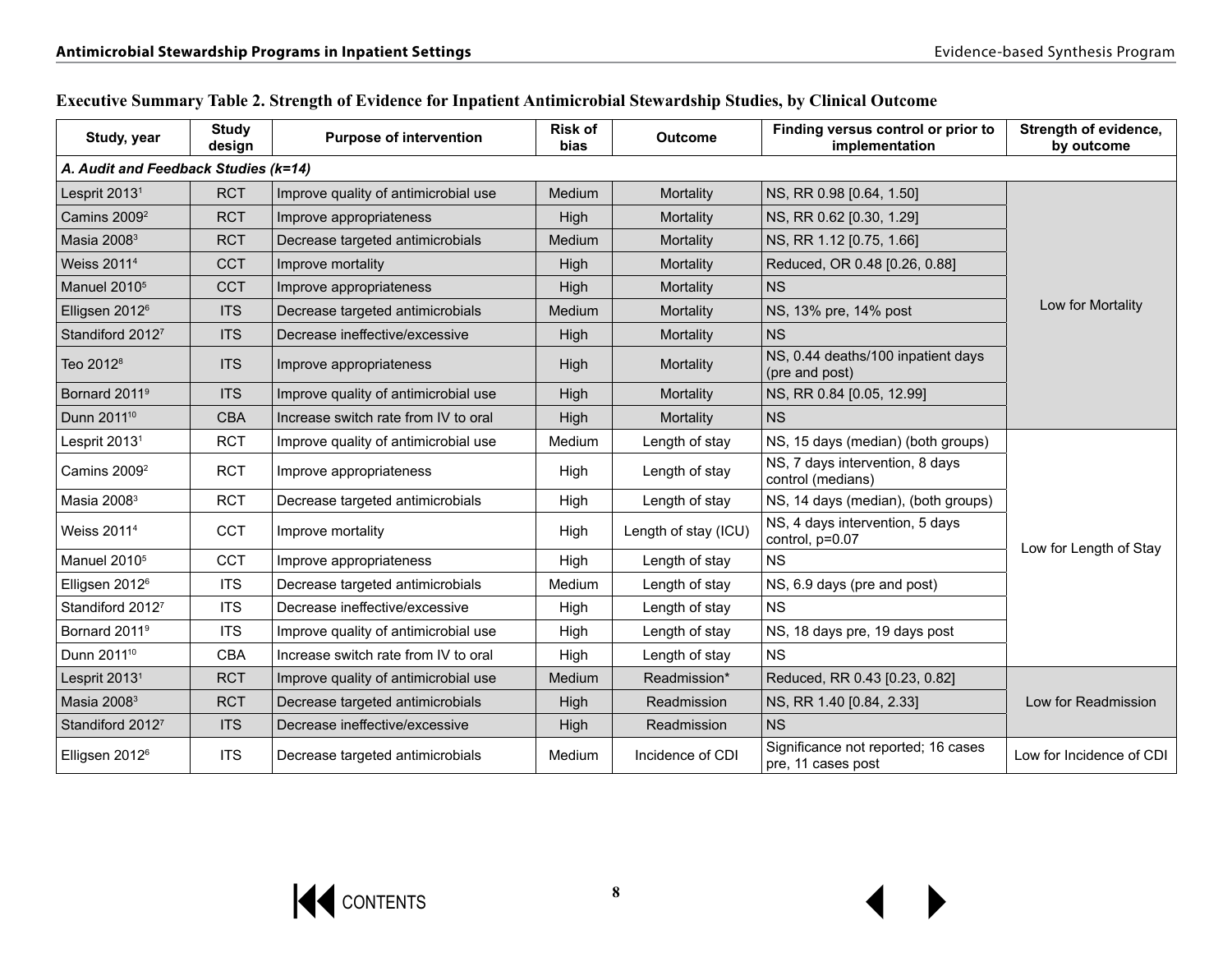| Study, year                                                 | <b>Study</b><br>design | <b>Purpose of intervention</b>                        | <b>Risk of</b><br>bias | <b>Outcome</b>   | Finding versus control or prior to<br>implementation            | Strength of evidence,<br>by outcome |  |
|-------------------------------------------------------------|------------------------|-------------------------------------------------------|------------------------|------------------|-----------------------------------------------------------------|-------------------------------------|--|
| B. Formulary Restriction and Preauthorization Studies (k=5) |                        |                                                       |                        |                  |                                                                 |                                     |  |
| Rattanaumpawan<br>201011                                    | <b>RCT</b>             | Preauthorization                                      | High                   | Mortality        | NS, RR 1.04 [0.90, 1.20]                                        |                                     |  |
| Peto 2008 <sup>12</sup>                                     | <b>ITS</b>             | Preauthorization                                      | Medium                 | Mortality        | NS, p=0.44                                                      | Low for Mortality                   |  |
| Mamdani 2007 <sup>13</sup>                                  | <b>ITS</b>             | Formulary restriction                                 | Low                    | Mortality        | NS, p=0.62                                                      |                                     |  |
| Rattanaumpawan<br>201011                                    | <b>RCT</b>             | Preauthorization                                      | High                   | Length of stay   | NS, p=0.80                                                      | Low for Length of Stay              |  |
| Peto 2008 <sup>12</sup>                                     | <b>ITS</b>             | Preauthorization                                      | Medium                 | Length of stay   | NS, p=0.21                                                      |                                     |  |
| Aldeyab 2012 <sup>14</sup>                                  | <b>ITS</b>             | Restriction                                           | High                   | Incidence of CDI | Reduced trend (p=0.008)<br>NS change in level                   | Low for Incidence of CDI            |  |
|                                                             |                        | C. Guidelines Implemented with Feedback Studies (k=4) |                        |                  |                                                                 |                                     |  |
| Schnoor 2010 <sup>15</sup>                                  | <b>RCT</b>             | Improve adherence to pneumonia<br>guidelines          | High                   | Mortality        | <b>NS</b>                                                       |                                     |  |
| Schouten 2007 <sup>16</sup>                                 | <b>RCT</b>             | Appropriate use                                       | High                   | Mortality        | CAP: NS, RR 0.87 [0.45, 1.66]<br>COPD: NS, RR 1.76 [0.61, 5.08] | Low for Mortality                   |  |
| Fowler 2007 <sup>17</sup>                                   | <b>ITS</b>             | Reinforce narrow-spectrum antimicrobial<br>policv     | Medium                 | Mortality        | Rates reported only                                             |                                     |  |
| Schnoor 2010 <sup>15</sup>                                  | <b>RCT</b>             | Improve adherence to pneumonia<br>guidelines          | High                   | Length of stay   | NS, RR 0.97 [0.43, 2.17]                                        |                                     |  |
| Schouten 2007 <sup>16</sup>                                 | <b>RCT</b>             | Appropriate use                                       | High                   | Length of stay   | NS, p=0.89                                                      | Low for Length of Stay              |  |
| Fowler 2007 <sup>17</sup>                                   | <b>ITS</b>             | Reinforce narrow-spectrum antimicrobial<br>policy     | Medium                 | Length of stay   | Significance not reported                                       |                                     |  |
| Talpaert 2011 <sup>18</sup>                                 | <b>ITS</b>             | Reduce broad-spectrum antimicrobial<br>use            | Medium                 | Incidence of CDI | Decreased, IRR 0.34 [0.20, 0.58]                                |                                     |  |
| Fowler 2007 <sup>17</sup>                                   | <b>ITS</b>             | Reinforce narrow-spectrum antimicrobial<br>policy     | Medium                 | Incidence of CDI | Decreased, IRR 0.35 [0.17, 0.73]                                | Low for Incidence of CDI            |  |
| D. Guidelines Implemented without Feedback Studies (k=4)    |                        |                                                       |                        |                  |                                                                 |                                     |  |
| Goldwater 2001 <sup>19</sup>                                | <b>CCT</b>             | Reducing costs without sacrificing<br>patient care    | High                   | Mortality        | NS, RR 1.07 [0.63, 1.82]                                        |                                     |  |
| Meyer 2007 <sup>20</sup>                                    | <b>ITS</b>             | Reduce duration                                       | Medium                 | Mortality (ICU)  | Increased, p<0.05                                               | Low for Mortality                   |  |
| Capelastegui<br>2004 <sup>21</sup>                          | <b>CBA</b>             | Appropriateness, timing, duration                     | High                   | Mortality        | Reduced, OR 1.8 [1.1, 2.9]**                                    |                                     |  |
| Goldwater 2001 <sup>19</sup>                                | CCT                    | Reducing costs without sacrificing<br>patient care    | High                   | Length of stay   | Increased, p<0.05                                               |                                     |  |
| Meyer 2007 <sup>20</sup>                                    | <b>ITS</b>             | Reduce duration                                       | Medium                 | Length of stay   | <b>NS</b>                                                       | Low for Length of Stay              |  |
| Capelastegui<br>2004 <sup>21</sup>                          | <b>CBA</b>             | Appropriateness, timing, duration                     | High                   | Length of stay   | Reduced, p<0.001                                                |                                     |  |
| Capelastegui<br>2004 <sup>21</sup>                          | <b>CBA</b>             | Appropriateness, timing, duration                     | High                   | Readmission      | NS, OR=0.8 [0.3, 2.0]**                                         | Low for Readmission                 |  |



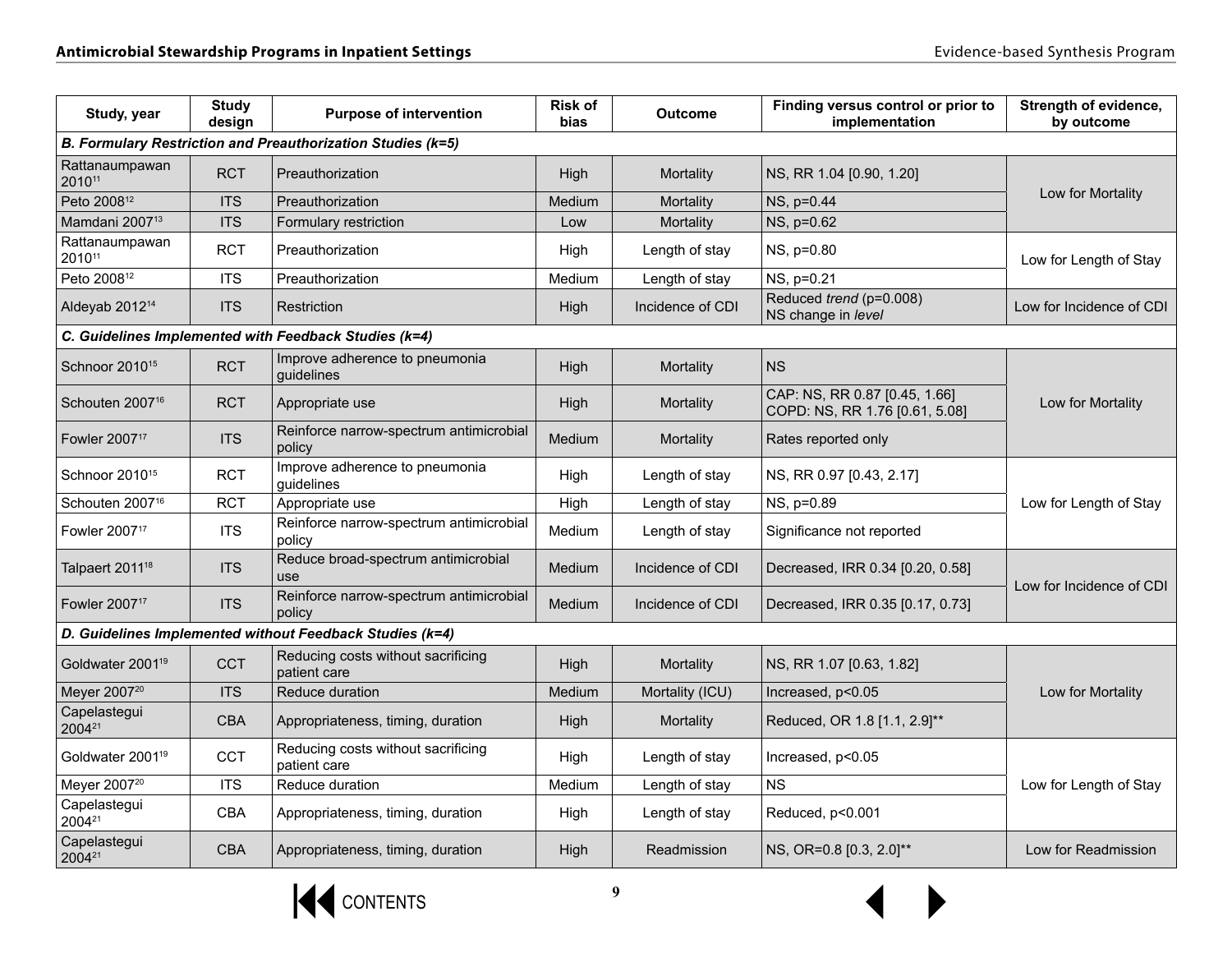| Study, year                                    | <b>Study</b><br>design | <b>Purpose of intervention</b>         | <b>Risk of</b><br>bias | <b>Outcome</b>   | Finding versus control or prior to<br>implementation                           | Strength of evidence,<br>by outcome |  |
|------------------------------------------------|------------------------|----------------------------------------|------------------------|------------------|--------------------------------------------------------------------------------|-------------------------------------|--|
| E. Computerized Decision Support Studies (k=4) |                        |                                        |                        |                  |                                                                                |                                     |  |
| McGregor 2006 <sup>22</sup>                    | <b>RCT</b>             | Appropriateness                        | High                   | Mortality        | NS, RR 1.11 [0.80, 1.53]                                                       |                                     |  |
| Barenfanger 2001 <sup>23</sup>                 | <b>CCT</b>             | Lower mortality, cost, and duration    | High                   | Mortality        | NS, RR 1.12 [0.62, 2.01]                                                       |                                     |  |
| Nowak 2012 <sup>24</sup>                       | <b>ITS</b>             | Appropriateness, cost                  | <b>High</b>            | Mortality        | <b>NS</b><br>Sepsis: RR 0.50 [0.18, 1.38]<br>Pneumonia: RR 0.96 [0.63, 1.47]   | Low for Mortality                   |  |
| McGregor 2006 <sup>22</sup>                    | <b>RCT</b>             | Appropriateness                        | High                   | Length of stay   | NS, 3.8 days intervention, 4.0 days<br>control (medians)                       |                                     |  |
| Barenfanger 2001 <sup>23</sup>                 | CCT                    | Lower mortality, cost, and duration    | High                   | Length of stay   | Reduced, p=0.035                                                               | Low for Length of Stay              |  |
| Nowak 2012 <sup>24</sup>                       | <b>ITS</b>             | Appropriateness, cost                  | High                   | Length of stay   | <b>NS</b><br>Sepsis: 7.2 (pre), 7.4 (post)<br>Pneumonia: 5.9 (pre), 5.5 (post) |                                     |  |
| Nowak 2012 <sup>24</sup>                       | <b>ITS</b>             | Appropriateness, cost                  | High                   | Readmission      | <b>NS</b><br>Sepsis: RR 0.83 [0.46, 1.49]<br>Pneumonia: RR 1.02 [0.83, 1.25]   | Low for Readmission                 |  |
| Nowak 2012 <sup>24</sup>                       | <b>ITS</b>             | Appropriateness, cost                  | High                   | Incidence of CDI | Decreased, p=0.018                                                             |                                     |  |
| McGregor 2006 <sup>22</sup>                    | <b>RCT</b>             | Appropriateness                        | High                   | Incidence of CDI | NS, p=0.49                                                                     | Low for Incidence of CDI            |  |
| F. Miscellaneous (Protocol) Studies (k=4)      |                        |                                        |                        |                  |                                                                                |                                     |  |
| Carratalà 2012 <sup>25</sup>                   | <b>RCT</b>             | Evaluate effectiveness of early switch | Medium                 | Mortality        | NS, RR 2.01 [0.37, 10.85]                                                      |                                     |  |
| Oosterheert 2006 <sup>26</sup>                 | <b>RCT</b>             | Evaluate effectiveness of early switch | Medium                 | Mortality        | NS, RR 0.63 [0.21, 1.88]                                                       | Low for Mortality                   |  |
| Pulcini 2011 <sup>27</sup>                     | <b>ITS</b>             | Appropriateness                        | Medium                 | Mortality        | Reduced, p=0.03                                                                |                                     |  |
| Carratalà 2012 <sup>25</sup>                   | <b>RCT</b>             | Evaluate effectiveness of early switch | Medium                 | Length of stay   | Reduced, WMD 2.1 [1.7, 2.7]                                                    |                                     |  |
| Oosterheert 2006 <sup>26</sup>                 | <b>RCT</b>             | Evaluate effectiveness of early switch | Medium                 | Length of stay   | Reduced, WMD 1.9 [0.6, 3.2]                                                    | Low for Length of Stay              |  |
| Pulcini 2011 <sup>27</sup>                     | <b>ITS</b>             | Appropriateness                        | Medium                 | Length of stay   | NS, p=0.99                                                                     |                                     |  |
| Carratalà 2012 <sup>25</sup>                   | <b>RCT</b>             | Evaluate effectiveness of early switch | Medium                 | Readmission      | NS, RR 1.21 [0.63, 2.33]                                                       | Low for Readmission                 |  |

RCT = randomized controlled trial; ITS = interrupted time series; CCT = controlled clinical trial; CBA = controlled before and after study; NS = not statistically significant; OR = odds ratio [95% confidence interval]; RR = rate ratio [95% confidence interval]; IRR = incidence rate ratio [95% confidence interval]; HR = hazard ratio [95% confidence interval]; WMD = weighted mean difference; IV = intravenous; CDI = *C. difficile* infection; CAP = community acquired pneumonia; COPD = chronic obstructive pulmonary disease

\*This study reported 60 day readmission for relapsing infection; other studies report 30 day readmission for any cause

\*\*In this study, the post-intervention cohort was the reference group; ORs are for the control hospital cohort versus the intervention hospital cohort

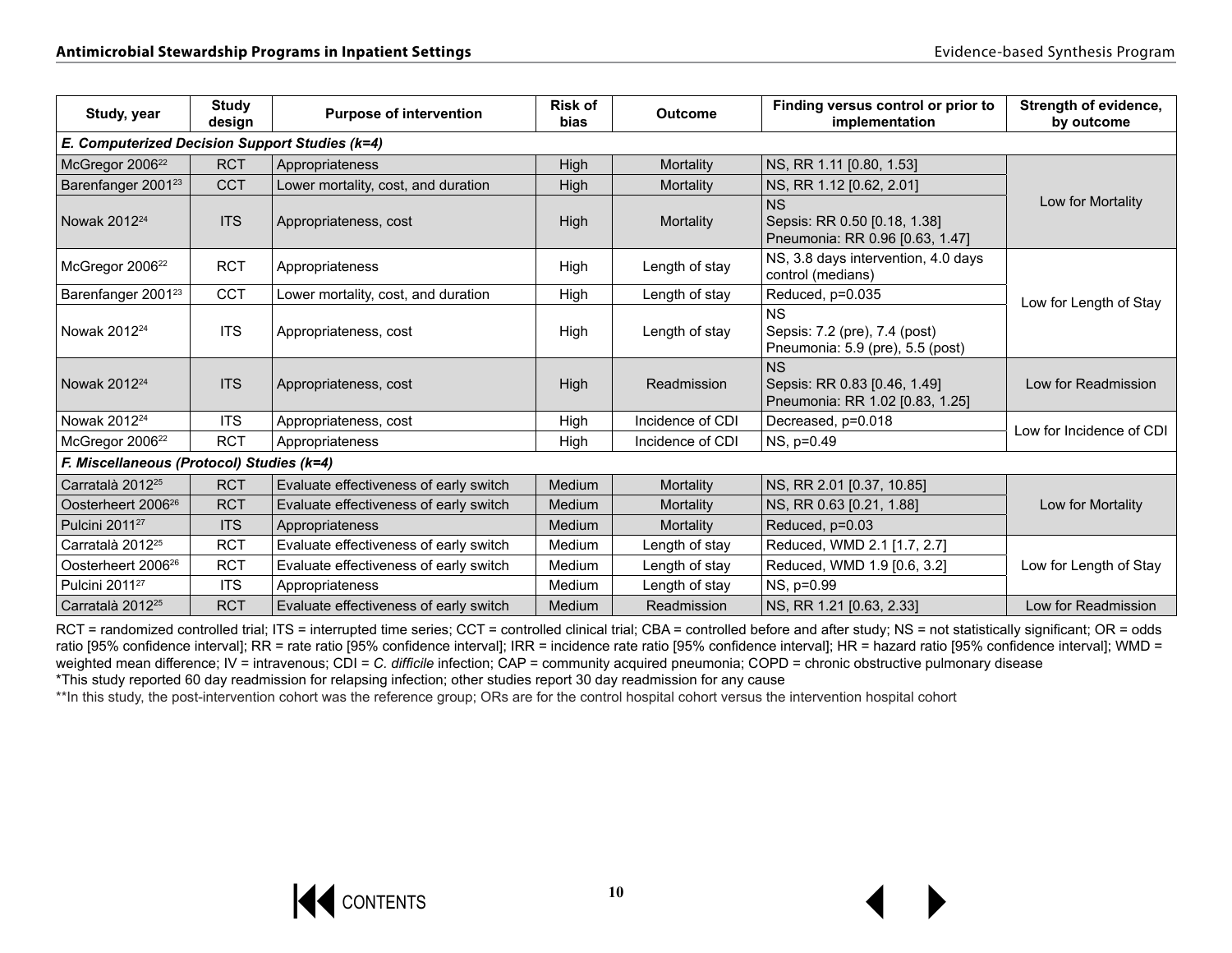Most studies reported information on costs, though data presentation varied markedly from study to study. No study reported on whether the intervention was cost saving, that is whether saving in antimicrobial use and other savings were greater than program costs.

Little information on potential harms of stewardship programs were reported, although among the limited microbiological results reported, there was an increase in one of the assessed antimicrobial-resistant organisms. Furthermore, we found no evidence that clinical outcomes such as mortality, hospital length of stay, or readmissions were increased.

#### **Formulary Restriction and Preauthorization (k=5)**

We identified five studies that evaluated restrictive interventions for ASP, three evaluated preauthorization, and two assessed the impact of formulary restriction (i.e., requiring prescribers to provide a reason for fluoroquinolones designated as limited use drugs). The restrictive interventions did not significantly impact overall mortality (three studies) or hospital length of stay (two studies). All four studies reporting antimicrobial use found reductions in use or inappropriate use that favored the restrictive antimicrobial stewardship intervention. In the RCT, antimicrobial costs were lower in the ASP intervention arm but the significance of the difference was not reported.

### **Guidelines Implemented with Feedback (k=4)**

None of the three studies reporting mortality and length of stay found that guidelines implemented with feedback impacted these outcomes in patients with respiratory illnesses or unspecified conditions. Two studies, one enrolling elderly patients in acute care wards, noted decreased CDI when a narrow-spectrum antimicrobial policy was implemented. Three of four studies reported improved antimicrobial use outcomes (adherence to guideline recommended treatment and decreased prescribing of antimicrobials targeted for decreased use). One study reporting antimicrobial timing outcomes reported improvements in the intervention group as did one study reporting selection outcomes. No differences were found in antimicrobial duration. One study reported microbial outcomes and one reported intervention implementation costs.

# **Guidelines Implemented without Feedback (k=4)**

Across studies of guidelines created and implemented for different purposes (conversion from intravenous (IV) to oral therapy, increasing concordant therapy, etc.), results were moderately consistent in finding few differences in mortality or length of hospital stay. Compliance with initiation of recommended treatment typically increased, duration of therapy was 2 to 3 days shorter following the intervention, and costs were significantly reduced.

# **Computerized Decision Support (k=4)**

An RCT comparing computerized alerts to manual review found reduced costs and no difference in mortality, diarrhea, or length of hospital stay. Alerts were directed to the antimicrobial management team rather than treating physicians. With the computerized alerts, the team spent one hour less each day with the greatest time saving in identifying patients who might need an intervention. A CCT comparing a computerized system linking susceptibility testing to pharmacy information to a manual review of test results found no differences in mortality but decreased length of stay, lower total costs, and lower patient care costs with the computerized system. Following introduction of a computerized decision support system to reduce prescribing



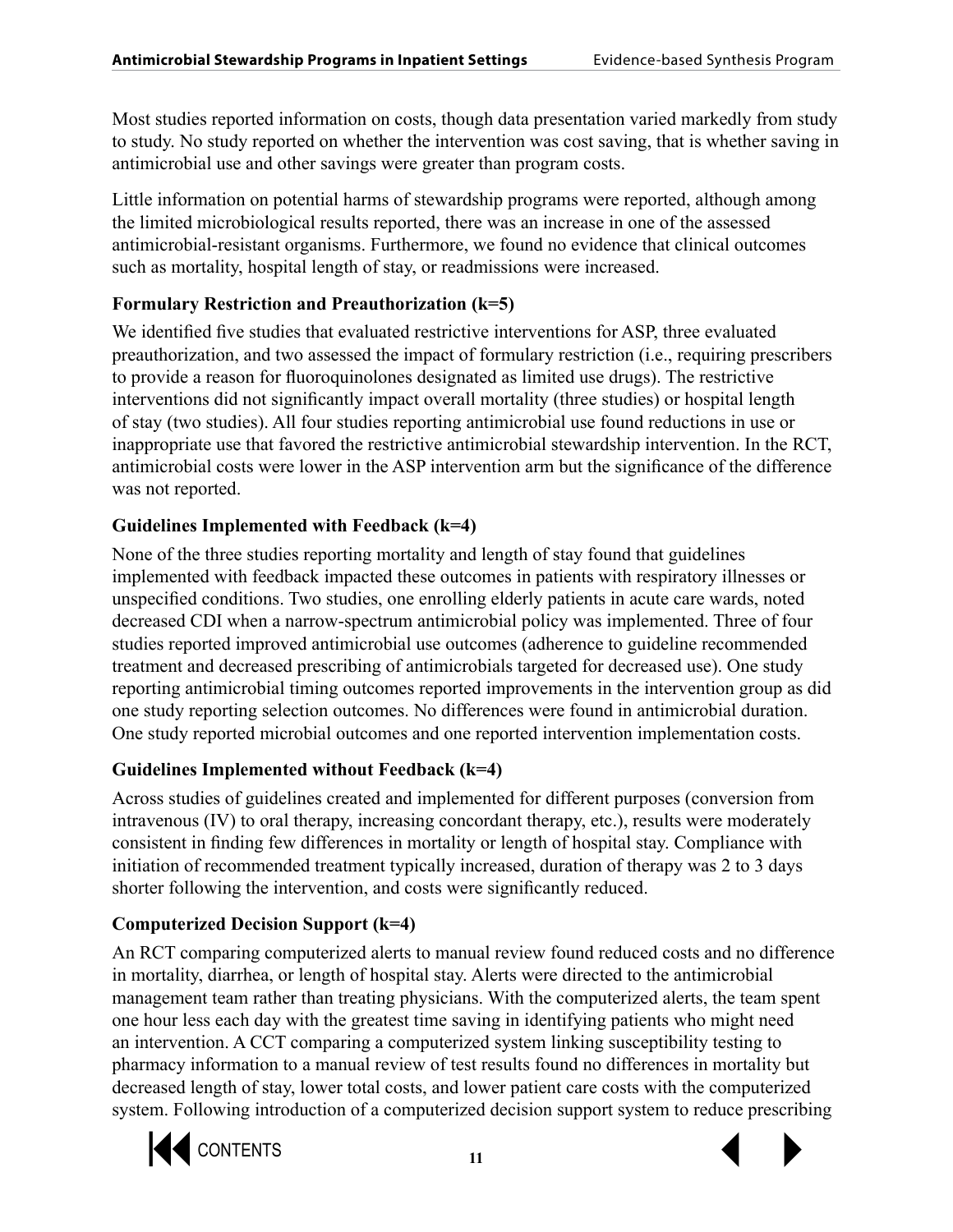of broad-spectrum antimicrobials, susceptibility of *Pseudomonas* to imipenem improved. The addition of software to search medical records and generate reports did not reduce mortality, length of stay, or readmission but reduced CDI. Other changes noted were less clinically significant and, given the large number of comparisons, results should be interpreted with great caution.

## **Protocols (k=4)**

Implementation of protocols for switching from IV to oral therapy, reassessing therapy after three days, or autosubstitution of antimicrobials resulted in mixed findings for mortality (two studies found no difference and one small study reported reduced mortality) and length of stay. Two studies reported shorter length of IV treatment. Another reported no change in the prevalence of inappropriate therapies. The autosubstitution study found improved microbial outcomes as a result of the autosubstitution of ertapenem for ampicillin-sulbactam.

### **Laboratory Tests (2 systematic reviews, 2 recent RCTs)**

Both of the recent systematic reviews found that compared with standard care, the use of procalcitonin to guide antimicrobial therapy (initiation and duration) for patients with acute respiratory infection or ICU patients with any infection significantly reduced antimicrobial use with no change in mortality, length of stay, or treatment failure. Recent trials reported no differences in mortality, mixed results for ICU length of stay, and non-significant findings for prescribing outcomes.

#### **Key Question #2. What are the key intervention components associated with effective inpatient antimicrobial stewardship (e.g., persuasive, restrictive, structural, or combination intervention; personnel mix; level of support)?**

Six studies provided information on intervention components associated with effective antimicrobial stewardship. Consistent and persistent effort from qualified personnel employing effective communication skills and often supported by electronic medical records or computerized decision support systems were central themes through these studies. One study noted that a computerized clinical decision support system was time saving compared with manual chart review and recommendations.

# **Key Question #3. Does effectiveness vary by a) hospital setting (rural, urban, academic, VA, non-VA) or b) suspected patient condition?**

None of the studies identified in our search for recent evidence were conducted at VA medical centers. Nearly all were conducted in university-affiliated teaching hospitals. Only six studies were conducted in community hospitals and nine in ICUs. Many studies had different focuses, making it difficult to reach any conclusions about differences in effectiveness according to hospital setting or unit (ICU or other unit). Furthermore, because intervention components, study design, patient populations, and targeted infection or antimicrobial use differed across studies with no study directly attempting to replicate previous findings we caution against inferring that any outcome variation was due to hospital setting or unit.

Lung infections were the most frequently reported specific patient condition (seven studies). Results appeared qualitatively similar in these studies compared with the overall findings. Due



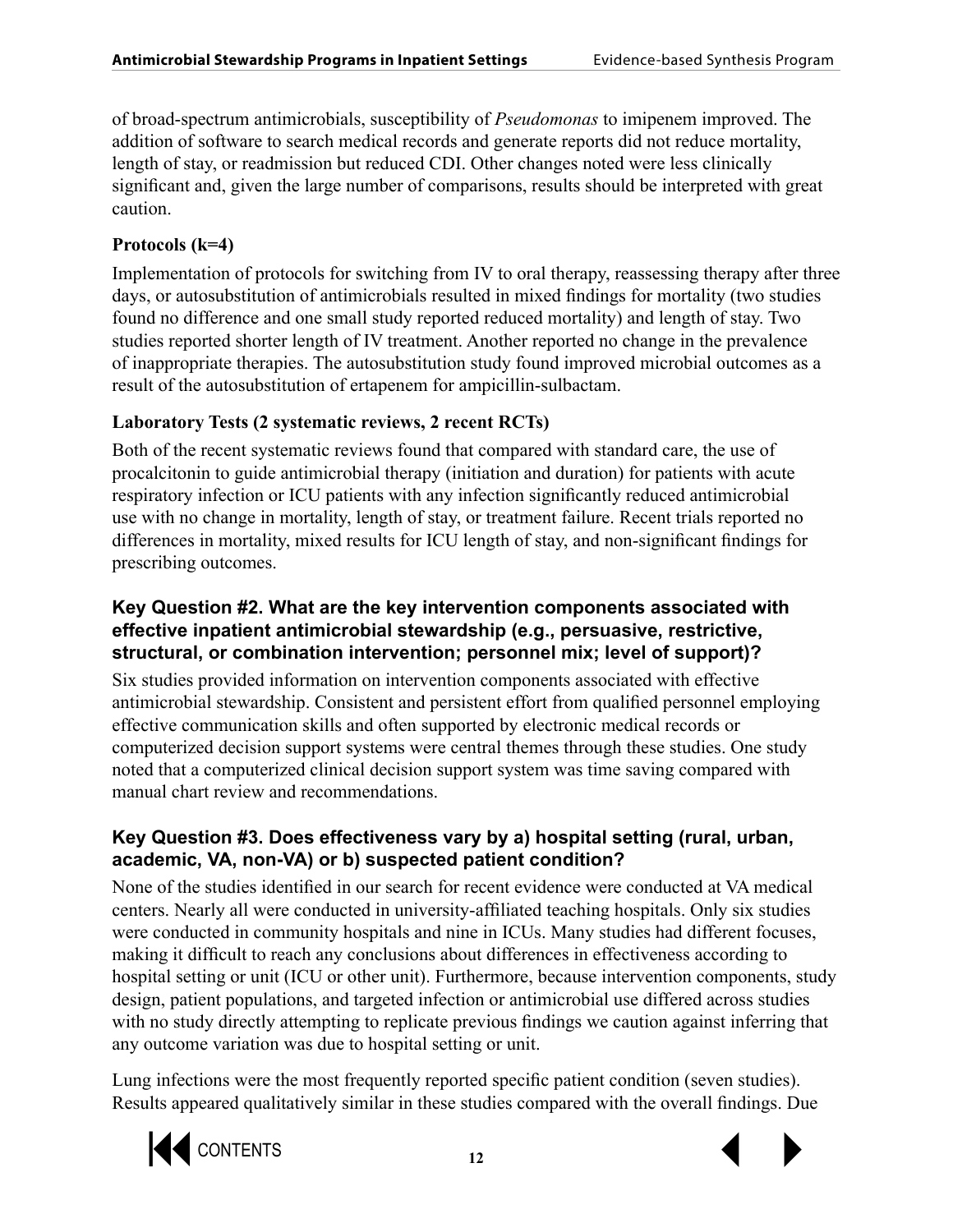to limited information and variability in study design, intervention and patient characteristics we urge caution in trying to assess whether effectiveness varies by suspected patient condition.

# **Key Question #4. What are the harms of inpatient antimicrobial stewardship programs?**

Only two studies reported *possible* harms associated with implementation of antimicrobial stewardship programs. Both were studies with audit and feedback as the primary intervention and reporting of harms was anecdotal. Other "harms" could include statistically significant adverse increases in patient, microbial, or prescribing outcomes due to the ASP intervention. However, reports of possible harms were rare and evidence was of low quality.

#### **Key Question #5. Within the included studies, what are the barriers to implementation, sustainability, and scalability of inpatient antimicrobial stewardship programs?**

We identified four studies that described implementation barriers. Based on a single survey, barriers to adherence were identified as knowledge, attitude, and external barriers. The authors recommended development of evidence-based guidelines with involvement from representatives from relevant clinical services and opportunity for iterative feedback. Provider attendance at educational sessions was poor and adding audits or continuous quality improvement cycles to the intervention may increase physician compliance. Other suggestions to improve implementation included gaining a better understanding of the local prescribing culture, fostering an environment of appropriate prescribing, and increasing collaboration between infectious diseases physicians and pharmacists.

Several studies reported on resources required. The makeup of an antimicrobial stewardship team, physician and pharmacist time and workload monitoring patients and reviewing prescriptions to make recommendations, frequency of staff training sessions, and costs of personnel and/or equipment were reviewed.

Most reviewed studies were one year or less and did not comment on sustainability. Over a seven year period an audit and feedback program assessed the impact of a preauthorization for use of antimicrobial agents and guidelines for ordering. After study termination, antimicrobial prescriptions increased by 5.2%. The program was discontinued to permit funding for hiring of additional infectious disease physicians. Authors also noted dissatisfaction amongst providers with the preauthorization requirements. No studies commented on scalability.

# **CONCLUSIONS**

# **Key Findings**

- There is low quality evidence that ASPs can improve prescribing and microbial outcomes with reduced costs without significant adverse impact on patient outcomes.
- In the recent literature, the greatest body of evidence is from audit and feedback studies but a systematic review of earlier studies provided evidence of comparable effects for persuasive and restrictive interventions.



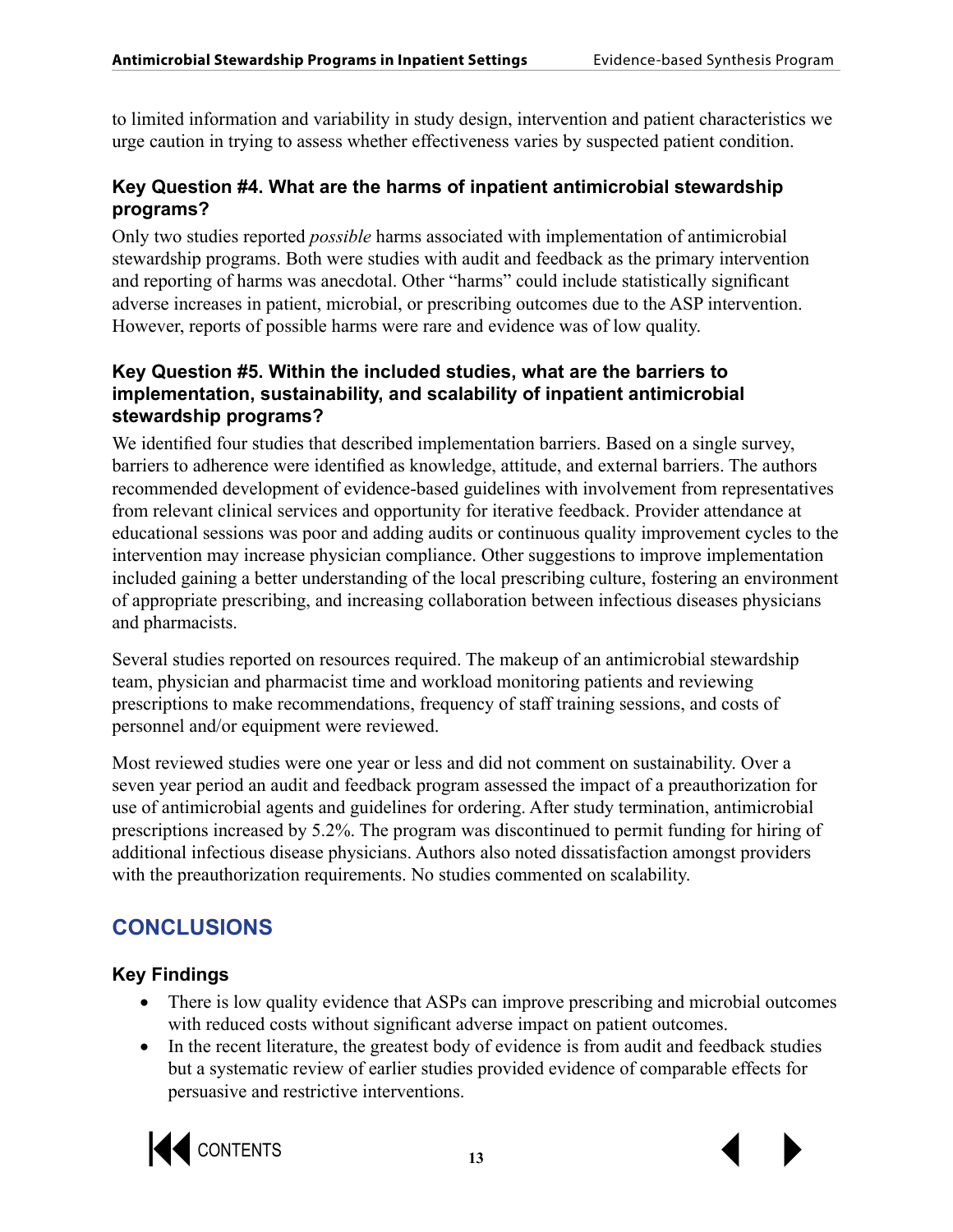- Studies varied in design (with few randomized, controlled trials), population enrolled, hospital setting, intent of the stewardship program, components of the stewardship program, outcomes assessed and length of follow-up making definitive conclusions about successful program elements, type and sustainability difficult. Most studies were done at a single site, often a university-affiliated hospital, limiting conclusions about scalability.
- Although high quality evidence on comparative effectiveness of ASPs would allow for more definitive conclusions and implementation recommendations, the availability of resources to conduct such studies is limited. Because generalizability to other settings is difficult we urge ongoing evaluation and communication with antimicrobial stewardship program leaders to assess whether implementation of these findings results in desired effects at individual institutions or across national healthcare systems.

We found multiple studies providing low quality evidence that ASPs are associated with improvement in antimicrobial prescribing patterns and reductions in antimicrobial resistance and costs without significant negative impact on mortality, hospital length of stay, or 30 day readmission. These conclusions are based on an updated and comprehensive search of the evidence that includes a wide range of study types, populations, interventions, and outcomes.

Improving hospital antimicrobial prescribing in adults through antimicrobial stewardship programs is an important healthcare need. In addition to improving direct clinical outcomes for individual patients (i.e., mortality, length of stay and hospital readmissions), improving hospital antimicrobial prescribing can be considered successful if it has other positive effects that include lower drug and personnel costs and reduced development of hospital antimicrobial resistance even in the absence of measured clinical outcome improvements. Therefore, the use of these "intermediate" measures (prescribing and microbial outcomes) to assess effectiveness may be appropriate in terms of study design and health policy implementation if data provides reasonable reassurance that ASP interventions intended to alter antimicrobial prescribing patterns do not unintentionally result in clinical harms.

We categorized ASP interventions as audit and feedback, formulary restriction and preauthorization, guideline implementation with feedback, guideline implementation without feedback, computerized decision support, protocol or policy, or laboratory testing. These categorizations are consistent with previous research and conceptual frameworks in this area. We recognize that many of these interventions are multifaceted and contain elements of other intervention categories making classification difficult and somewhat subject to interpretation.

Studies were typically low in methodological quality and varied considerably in the study design, populations enrolled, hospital setting, condition or intent of the ASP program, composition and implementation of the intervention, comparison group, and outcomes assessed. This variability along with limited outcome reporting hampers definitive conclusions or recommendations for policy implementation. Furthermore, many programs are multifaceted and results may be unique to a particular intervention component, population, clinical condition or hospital type, unit or setting. Thus generalizability to other settings is difficult. We urge ongoing evaluation to assess whether implementation of these findings results in desired effects at individual institutions or across national healthcare systems.

Our results are generally consistent with a Cochrane review that included studies through 2009



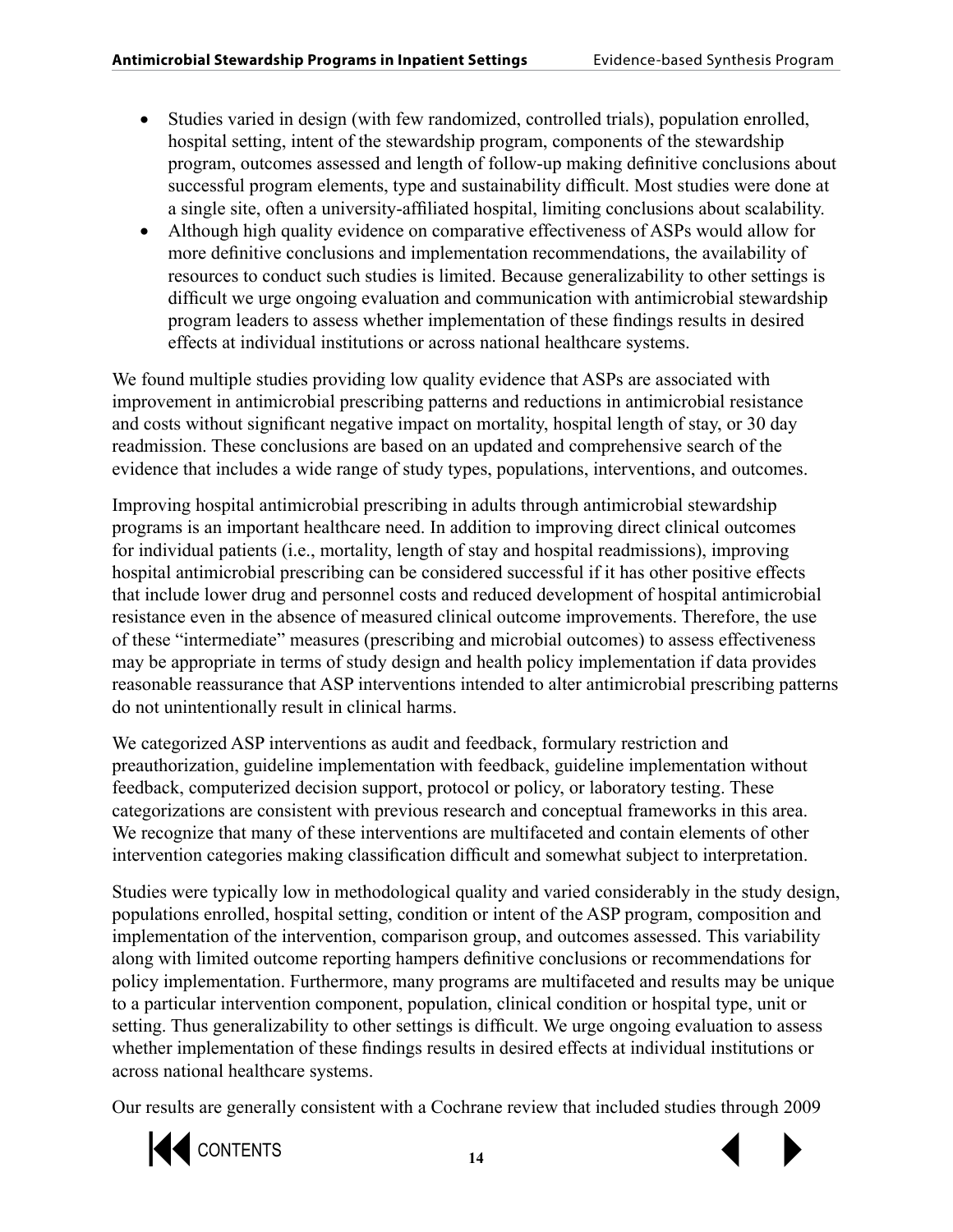and categorized and analyzed results in a slightly different fashion. Based on our identification of new literature and feedback from our Technical Expert Panel members antimicrobial stewardship is a rapidly developing field with abundant new evidence emerging. Thus ongoing review and assessment is likely needed to provide up-to-date information for practitioners, policymakers, and researchers.

It is not possible based on the evidence to determine if one type of ASP program is more successful than another or whether targeting a program for a specific ASP intent is superior to another approach. Among the recent studies, the greatest body of evidence of effectiveness is for decreasing inappropriate antimicrobial use or increasing appropriate antimicrobial use (Executive Summary Table 1b), especially for prospective audit and feedback interventions. There is also some evidence of the effectiveness of audit and feedback interventions on decreasing duration of antimicrobial use. There is limited evidence of effectiveness based on antimicrobial selection or timing. The Cochrane review reported that the median change in antibiotic prescribing for persuasive interventions included in their review ranged from 3.5% for cluster-RCTs to 42% for interrupted time series (with positive changes in the direction of the intended effect). For restrictive interventions, the range was 17% for CBA studies to 41% for RCTs.

We found very limited data on components of ASPs contributing to success, barriers to implementation, scalability or sustainability or whether results vary by hospital setting (academic, urban, rural) or unit. Reproducibility of specific studies was not done and applicability of reported findings is likely low and requiring replication. Some key components are likely to vary by hospital settings, resources, and needs. Future research is needed to identify the most cost-effective and sustainable programs for individual hospitals and broader health care systems. We recommend ongoing evaluation of any program that is implemented to permit adequate evaluation of effectiveness and harms, assessment and removal of barriers to success, determination of sustainability and cost-effectiveness, and if necessary modification.

# **ABBREVIATIONS**

| <b>Definition</b>                           |
|---------------------------------------------|
| acute exacerbations of chronic bronchitis   |
| antimicrobial stewardship program           |
| community-acquired pneumonia                |
| controlled before and after study           |
| controlled clinical trial                   |
| Centers for Disease Control and Prevention  |
| Clostridium difficile infection             |
| confidence interval                         |
| chronic obstructive pulmonary disease       |
| cluster randomized controlled trial         |
| defined daily dose                          |
| Effective Practice and Organization of Care |
| hospital-acquired pneumonia                 |
| healthcare-associated pneumonia             |
|                                             |